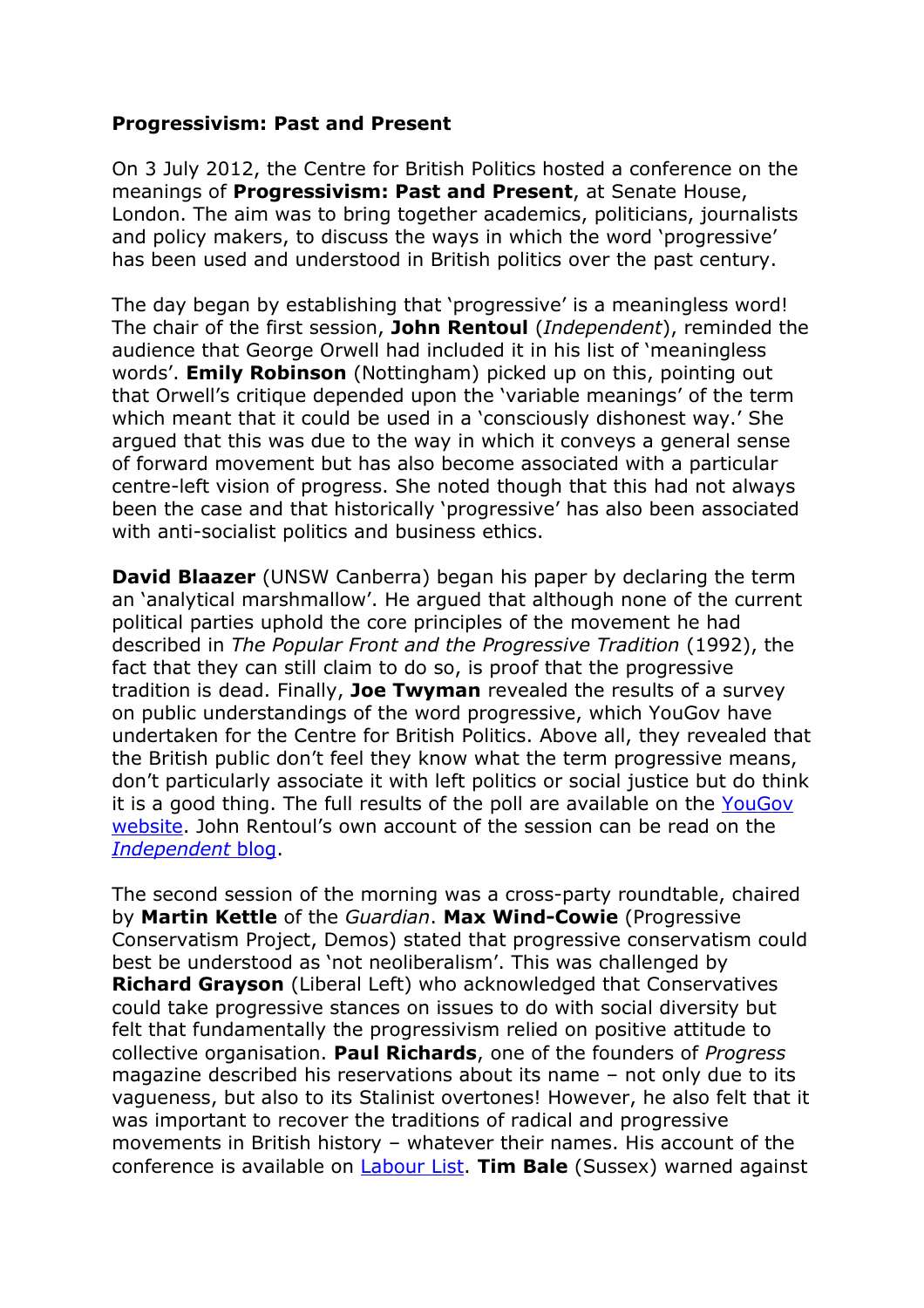dismissing debates about language and rhetoric as 'froth', noting that the ability to control words and ideas constitutes real political power. He thought that progressive aspects could be found in the histories of all three main parties but that the current Conservatives could only be considered progressive on social issues. While Labour continues to have its head and heart in a progressive place a great deal depended on the outcome of the current policy review, being undertaken by Jon Cruddas – one of the afternoon's speakers.

Much of the very lively discussion focused on the question of progressive conservatism, with Max Wind-Cowie arguing that the Conservative desire to manage progress should be recognised as a genuine and progressive impulse, not a cynical attempt at political cross-dressing. However, some members of the audience responded that this should best be understood as accommodationism, as it was responding to social change rather than actively driving it.

After lunch, **Mary Ann Sieghart** (*Independent*) chaired a session on Liberals and the Progressive Tradition. **Michael Freeden** (Oxford) argued that the interweaving of liberalism and welfare was the greatest Liberal achievement of the twentieth century. It married established Liberal principles with new social and biological theories and recast the state as a manifestation of the social side of the human condition. **Peter Sloman**  (Oxford) sought to correct the bias towards the Lib-Lab relationship by looking at the ways in which Liberals of the 1930s, '40s and '50s had used the notion of progress to define themselves *against* Labour. Finally **Seth Alexander Thevoz** (Warwick & History of Parliament Trust) explained why he believed the much-discussed realignment of the left had never happened, something he attributed to a combination of electoral circumstance and party culture.

**Lord Hurd** took the chair for the next session on progressive conservatism and began by noting that although Disraeli highlighted the existence of 'two nations', it wasn't until decades later that Stanley Baldwin suggested that they could be reconciled into one nation. **Robert Page** (Birmingham) examined post-war Conservatism, concluding that David Cameron is its first progressive leader. In contrast to the older traditions of modern paternalism and neoliberalism, Page characterised Cameron's politics as 'progressive civic conservatism'. Next, **Philip Begley** (Lincoln) revealed that in the 1970s Alfred Sherman and Margaret Thatcher claimed to be the true social democrats and to 'hold Labour's lost ideals in trust'. However, he concluded that this was just rhetoric aimed at disaffected Labour voters and did not have a substantive basis in policy. Finally, **Simon Griffiths** (Goldsmiths) identified two strands of 'progressive conservatism' in contemporary politics. The first, associated with Philip Blond, uses progressive means to achieve conservative ends, whereas Cameron has described himself as using conservative means to